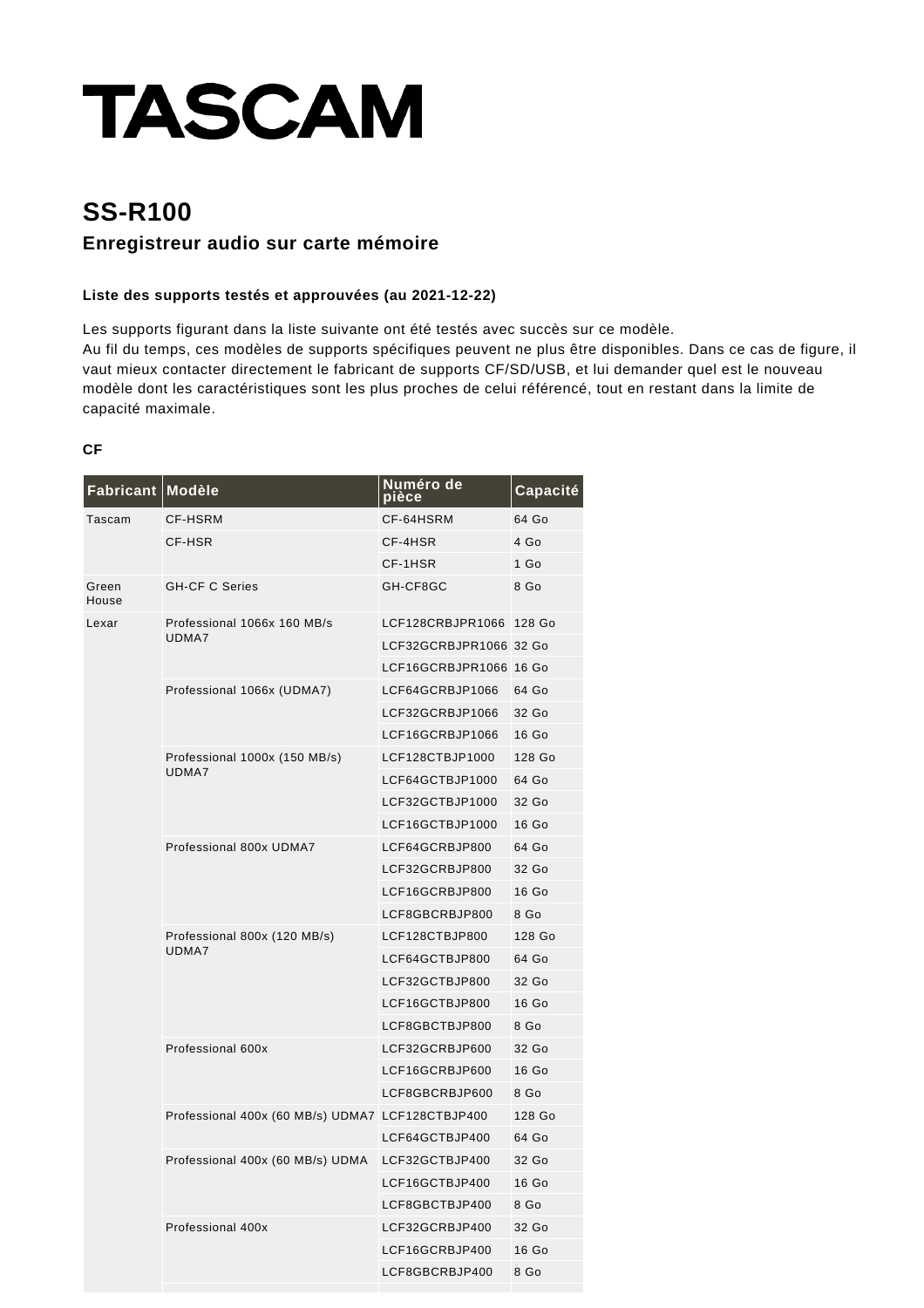|           | Professional 300x              | LCF32GCRBJP300    | 32 Go  |
|-----------|--------------------------------|-------------------|--------|
|           |                                | LCF16GERBJP300    | 16 Go  |
|           |                                | LCF8GBERBJP300    | 8 Go   |
|           | Platinum II 200x 30 MB/s       | LCF16GBBJP200     | 16 Go  |
|           |                                | LCF8GBBBJP200     | 8 Go   |
|           | Platinum II 200x               | LCF16GBCJP200     | 16 Go  |
|           |                                | LCF8GBBCJP200     | 8 Go   |
|           |                                | LCF4GBBCJP200     | 4 Go   |
|           | Platinum II 80x                | LCF16GBCJP080     | 16 Go  |
|           |                                | LCF8GBBCJP080     | 8 Go   |
|           |                                | LCF4GBBCJP080     | 4 Go   |
| SanDisk   | Extreme (120 MB/s, x800) UDMA7 | SDCFXSB-064G      | 64 Go  |
|           | Extreme Pro (160 MB/s) UDMA7   | SDCFXPS-064G      | 64 Go  |
|           |                                | SDCFXPS-032G      | 32 Go  |
|           |                                | SDCFXPS-016G      | 16 Go  |
|           | Extreme Pro (90 MB/s)          | SDCFXP-064G       | 64 Go  |
|           |                                | SDCFXP-032G       | 32 Go  |
|           |                                | SDCFXP-016G       | 16 Go  |
|           | Extreme (120 MB/s) UDMA7       | SDCFXPS-064G      | 64 Go  |
|           |                                | SDCFXPS-032G      | 32 Go  |
|           |                                | SDCFXPS-016G      | 16 Go  |
|           | Extreme (60 MB/s) UDMA         | SDCFXS-008G       | 8 Go   |
|           | Extreme (60 MB/s)              | SDCFX-032G        | 32 Go  |
|           |                                | SDCFX-016G        | 16 Go  |
|           |                                | SDCFX-008G        | 8 Go   |
|           | ULTRA (50 MB/s)                | SDCFHS-016G       | 16 Go  |
|           |                                | SDCFHS-008G       | 8 Go   |
|           | ULTRA (25 MB/s)                | SDCFHS-004G       | 4 Go   |
|           | ULTRA (30 MB/s)                | SDCFHG-016G       | 16 Go  |
|           |                                | SDCFHG-008G       | 8 Go   |
|           |                                | SDCFHG-004G       | 4 Go   |
|           | ULTRA (15 MB/s)                | SDCFH-002G        | $2$ Go |
| Toshiba   | Exceria Pro (CF-AX Series)     | CF-AX032G         | 32 Go  |
|           |                                | CF-AX016G         | 16 Go  |
|           | Exceria                        | CF-EZ128          | 128 Go |
|           |                                | CF-EZ064          | 64 Go  |
|           |                                | CF-EZ032          | 32 Go  |
| Transcend | 1000x CompactFlash             | TS128GCF1000      | 128 Go |
|           |                                | TS64GCF1000       | 64 Go  |
|           |                                | TS32GCF1000       | 32 Go  |
|           | 800x CompactFlash              | TS128GCF800       | 128 Go |
|           |                                | <b>TS64GCF800</b> | 64 Go  |
|           |                                | TS32GCF800        | 32 Go  |

#### **SD/SDHC**

| Fabricant Modèle |                                                              | Numéro de<br>pièce | Capacité |
|------------------|--------------------------------------------------------------|--------------------|----------|
| Tascam           | Tascam SD Card                                               | TSOD-32A           | 32 Go    |
| Green<br>House   | <b>GH-SDHCUA Series</b>                                      | GH-SDHCUA32G       | 32 Go    |
| Kingston         | SDHC UHS-I Class 10                                          | SDA10/32GB         | $32$ Go  |
| Kioxia           | Exceria Plus SDHC/SDXC UHS-I                                 | KSDH-A032G         | 32 Go    |
|                  | Exceria SDHC/SDXC UHS-I                                      | KSDU-A032G*        | 32 Go    |
| Lexar            | Professional 600x (Class 10) UHS-I 90 LSD32GCTBJP600<br>MB/s |                    | 32 Go    |
|                  |                                                              | LSD16GCTBJP600     | $16$ Go  |
|                  | Professional 400x (Class 10) UHS-I 60 LSD32GCTBJP400         |                    | 32 Go    |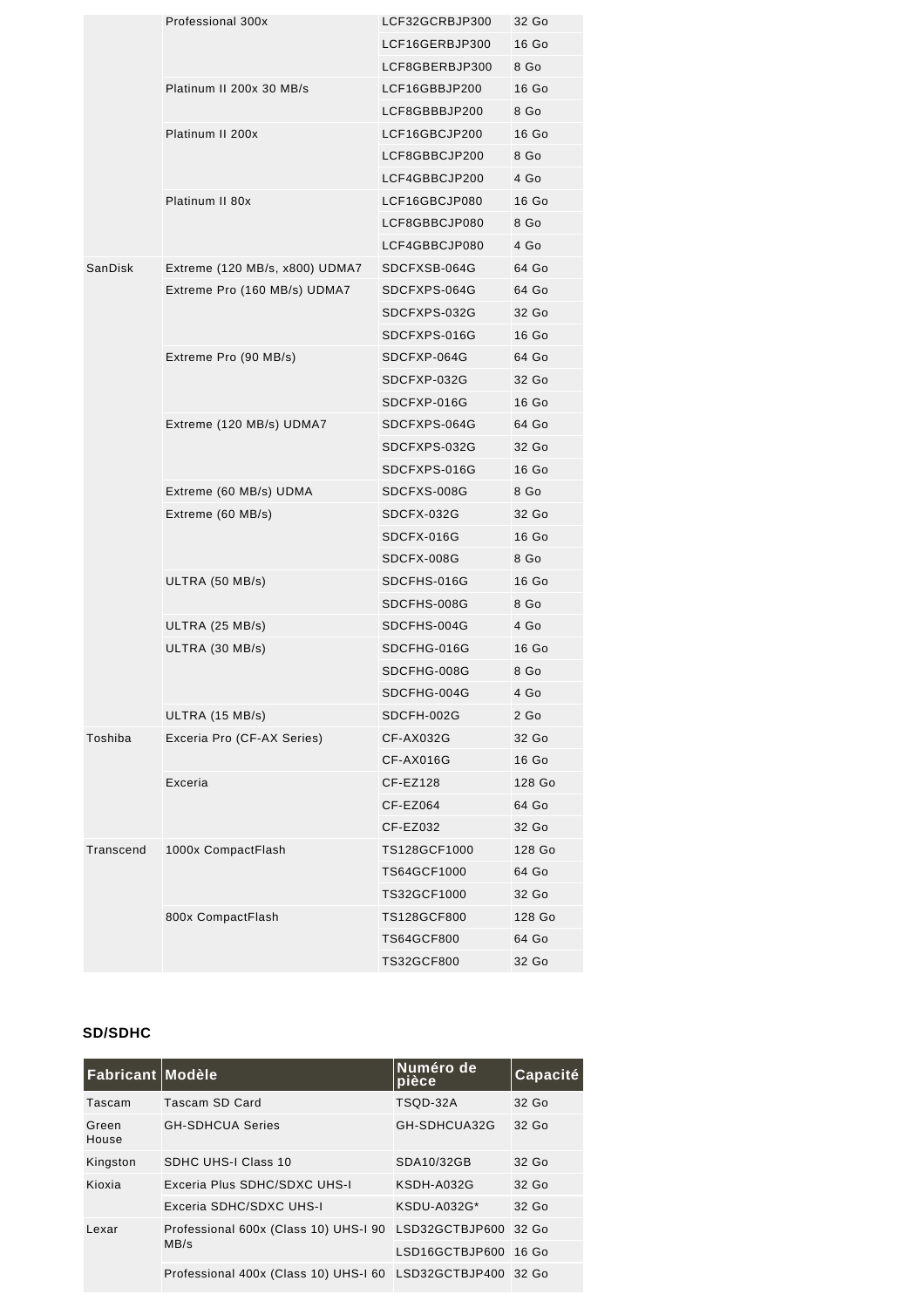|           | MB/s                                  | LSD16GCTBJP400 16 Go          |                 |
|-----------|---------------------------------------|-------------------------------|-----------------|
|           |                                       | LSD8GBCTBJP400 8 Go           |                 |
|           | Professional 133x (Class 10)          | LSD32GCRBJP133 32 Go          |                 |
|           |                                       | LSD16GCRBJP133 16 Go          |                 |
|           | Professional 133x (Class 6)           | LSD8GBDRBJP133 8 Go           |                 |
|           | Platinum II SDXC/SDHC 200x (Class     | LSD32GBBJP200                 | 32 Go           |
|           | 10)                                   | LSD16GBBJP200                 | 16 Go           |
|           |                                       | LSD8GBBBJP200                 | 8 Go            |
|           | Platinum II 100x (Class 10)           | LSD32GBCJP100                 | 32 Go           |
|           |                                       | LSD16GBCJP100                 | 16 Go           |
|           | Platinum II 100x (Class 6)            | LSD32GBCJP100                 | 32 Go           |
|           |                                       | LSD8GBBCJP100                 | 8 Go            |
|           |                                       | LSD4GBBCJP100                 | 4 Go            |
|           | Platinum II 60x (Class 6)             | LSD16GBCJP060                 | 16 Go           |
|           |                                       | LSD8GBBCJP060                 | 8 Go            |
|           |                                       | LSD4GBBCJP060                 | 4 Go            |
|           | Multi-use                             | LSD2GBACJP                    | 2 <sub>Go</sub> |
|           |                                       |                               | 8 Go            |
|           | Multi-use (Class 2)                   | LSD8GBACJP                    |                 |
|           |                                       | LSD4GBACJP                    | 4 Go            |
|           | Multi-use (Class 4)                   | LSD32GACJP                    | 32 Go           |
|           |                                       | LSD16GACJP                    | 16 Go           |
|           |                                       | LSD8GBACJP                    | 8 Go            |
|           | <b>Super Value Series</b>             | LSD8GBASVDJP                  | 8 Go            |
|           |                                       | LSD4GBASVDJP                  | 4 Go            |
|           | Value SDHC (Class 6)                  | LSD32GABJPCL6                 | 32 Go           |
|           |                                       | LSD16GABJPCL6                 | 16 Go           |
|           |                                       | LSD8GBABJPCL6                 | 8 Go            |
| Panasonic | SDAB Series UHS-I (Class 10)          | RP-SDAB16GJK                  | 16 Go           |
|           |                                       | RP-SDAB08GJK                  | 8 Go            |
|           | SDUB Series UHS-I (Class 10)          | RP-SDUB32GJK                  | 32 Go           |
|           |                                       | RP-SDUB16GJK                  | 16 Go           |
|           |                                       | RP-SDUB08GJK                  | 8 Go            |
|           | SDW Series (Class 10)                 | RP-SDW32GJ1K                  | 32 Go           |
|           |                                       | RP-SDW16GJ1K                  | 16 Go           |
|           |                                       | RP-SDW08GJ1K                  | 8 Go            |
|           |                                       | RP-SDW04GJ1K                  | 4 Go            |
|           | SDWA Series (Class 10)                | RP-SDWA32GJK                  | 32 Go           |
|           |                                       | RP-SDWA16GJK                  | 16 Go           |
|           |                                       | RP-SDWA08GJK                  | 8 Go            |
|           |                                       | RP-SDWA04GJK                  | 4 Go            |
|           | SDLC Series (Class 6)                 | RP-SDLC32GJK                  | 32 Go           |
|           |                                       | RP-SDLC16GJK                  | 16 Go           |
|           |                                       | RP-SDLC08GJK                  | 8 Go            |
|           |                                       | RP-SDLC04GJK                  | 4 Go            |
|           | SDP Series (Class 4)                  | RP-SDP02GJ1K                  | 2 <sub>Go</sub> |
|           | SDL Series (Class 4) (Write: 80 MB/s, | RP-SDL32GJ1K                  | 32 Go           |
|           | Read: 20 MB/s)                        | RP-SDL16GJ1K                  | 16 Go           |
|           |                                       | RP-SDL08GJ1K                  | 8 Go            |
|           |                                       | RP-SDL04GJ1K                  | 4 Go            |
|           |                                       | RP-SDL02GJ1K                  | 2 <sub>Go</sub> |
|           |                                       | RP-SDLB16GJK                  | 16 Go           |
|           | SDLB Series (Class 4)                 | RP-SDLB08GJK                  | 8 Go            |
|           |                                       |                               |                 |
|           |                                       | RP-SDLB04GJK                  | 4 Go<br>32 Go   |
| SanDisk   | Extreme (Eco package)                 | SDSDXVE-032G-<br><b>GHENN</b> |                 |
|           | Extreme Pro SD UHS-II                 | SDSDXPK-064G-<br>JNJIP        | 64 Go           |
|           |                                       |                               |                 |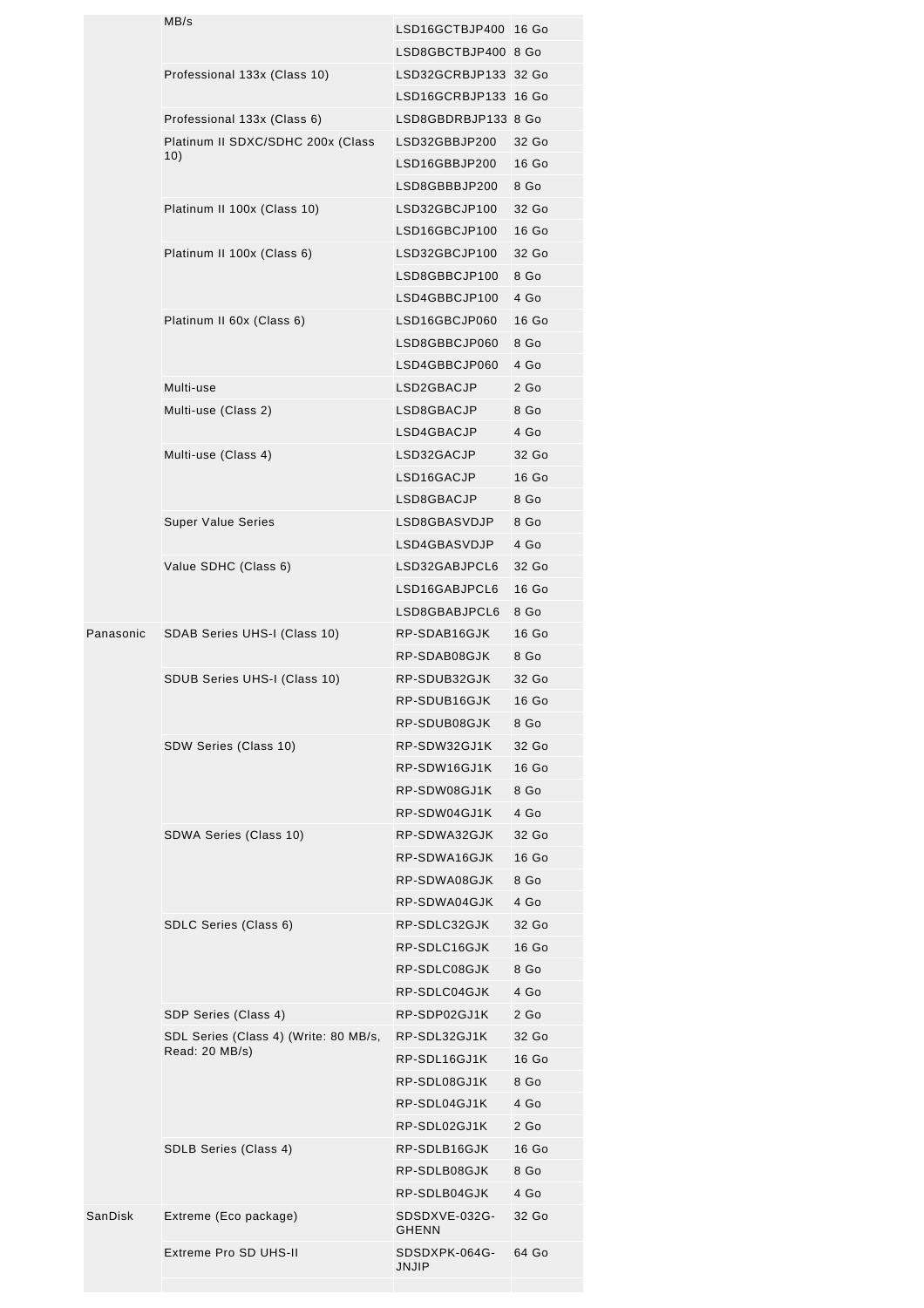|         | Ultra Plus SDHC UHS-I (Class 10)                     | SDSDUM-016G-<br>J <sub>01</sub> | 16 Go           |
|---------|------------------------------------------------------|---------------------------------|-----------------|
|         | Extreme Pro SDHC UHS-I (Class 10)                    | SDSDXPA-032G-<br>JU3            | 32 Go           |
|         |                                                      | SDSDXPA-016G-<br>JU3            | 16 Go           |
|         | Extreme SDHC UHS-I (Class 10)                        | SDSDXL-032G-<br>JU3             | 32 Go           |
|         |                                                      | SDSDXL-016G-<br>JU3             | 16 Go           |
|         | Standard SDHC Card                                   | SDSDB-008G-J01                  | 8 Go            |
|         | Extreme (Class 10)                                   | SDSDXS-032G-<br>J35A            | 32 Go           |
|         |                                                      | SDSDXS-016G-<br>J35A            | 16 Go           |
|         |                                                      | SDSDXS-008G-<br><b>J35A</b>     | 8 Go            |
|         |                                                      | SDSDX3-032G-<br>J31A            | 32 Go           |
|         |                                                      | SDSDX3-016G-<br>J31A            | 16 Go           |
|         |                                                      | SDSDX3-008G-<br>J31A            | 8 Go            |
|         |                                                      | SDSDX3-004G-<br>J31A            | 4 Go            |
|         | Extreme HD Video (Class 6)                           | SDSDX3-016G-<br>J21N            | 16 Go           |
|         |                                                      | SDSDX3-8192-<br>J21N            | 8 Go            |
|         |                                                      | SDSDX3-4096-<br>J21N            | 4 Go            |
|         | Extreme Plus (Class 10) UHS-I                        | SDSDXS-032G-<br>J35P            | 32 Go           |
|         |                                                      | SDSDXS-016G-<br>J35P            | 16 Go           |
|         | <b>Extreme Pro UHS-II</b>                            | SDSDXPB-032G-<br>J35            | 32 Go           |
|         |                                                      | SDSDXPB-016G-<br><b>J35</b>     | 16 Go           |
|         | Extreme Pro (Class 10) UHS-I (R: 95<br>MB, W: 90 MB) | SDSDXPA-032G-<br>J35            | 32 Go           |
|         |                                                      | SDSDXPA-016G-<br>J35            | 16 Go           |
|         | Extreme Pro 300x (45 MB/s) UHS-I                     | SDSDXP1-032G-<br><b>J95</b>     | 32 Go           |
|         |                                                      | SDSDXP1-008G-<br>J95            | 8 Go            |
|         | Extreme Pro 200x (30 MB/s) UHS-I                     | SDSDX-032G-J95                  | 32 Go           |
|         |                                                      | SDSDX-016G-J95                  | 16 Go           |
|         |                                                      | SDSDX-008G-J95                  | 8 Go            |
|         |                                                      | SDSDX-004G-J95                  | 4 Go            |
|         | Ultra (Class 10) UHS-I                               | SDSDU-032G-J35                  | 32 Go           |
|         | Ultra (Class 4)                                      | SDSDH-032G-J95                  | 32 Go           |
|         |                                                      | SDSDH-016G-J95                  | 16 Go           |
|         |                                                      | SDSDH-008G-J95                  | 8 Go            |
|         |                                                      | SDSDH-004G-J95                  | 4 Go            |
|         |                                                      | SDSDH-002G-J95                  | 2 <sub>Go</sub> |
|         | Standard (Class 2)                                   | SDSDB-016G-J95                  | 16 Go           |
|         |                                                      | SDSDB-8192-J95                  | 8 Go            |
|         |                                                      | SDSDB-4096-J95                  | 4 Go            |
| Sony    | SDXC/SDHC UHS-I (SF-UY3 Series)                      | SF-32UY3                        | 32 Go           |
|         |                                                      | SF-16UY3                        | 16 Go           |
|         | <b>SDHC UHS-I Class 10</b>                           | SF-32UX2                        | 32 Go           |
|         | <b>SDHC UHS-I</b>                                    | SF-8UY2                         | 8 Go            |
| Toshiba | Exceria SDHC/SDXC (SD-FU Series)                     | SD-FU016G                       | 16 Go           |
|         |                                                      |                                 |                 |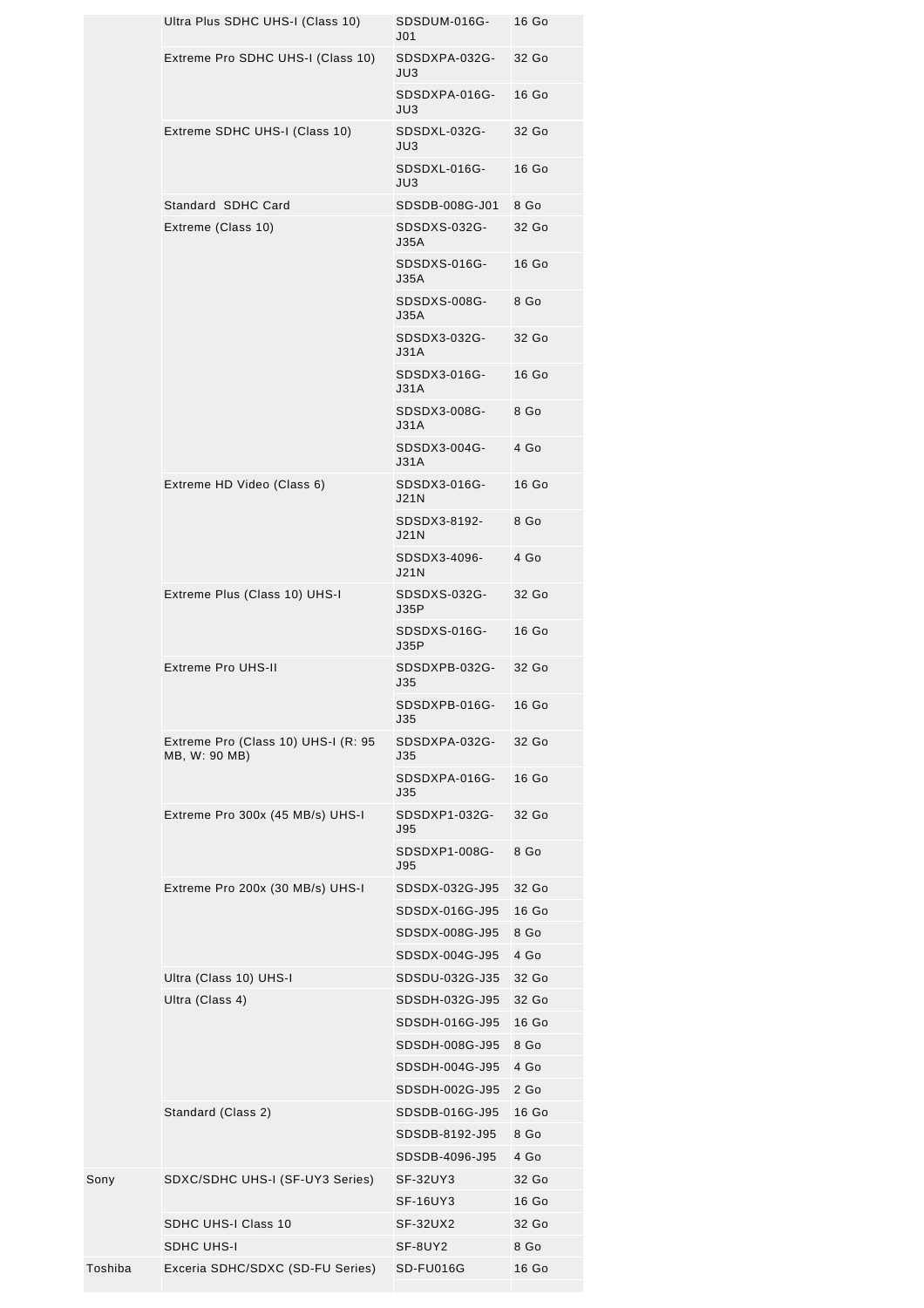|           |                                     | SD-FU008G     | 8 Go    |
|-----------|-------------------------------------|---------------|---------|
|           | Exceria Pro SDHC/SDXC (SD-KU        | SD-KU032G     | $32$ Go |
|           | Series)                             | SD-KU016G     | $16$ Go |
| Transcend | SDXC/SDHC 300S                      | TS32GSDC300S  | 32 Go   |
|           |                                     | TS16GSDC300S  | $16$ Go |
|           | SDXC/SDHC UHS-I Class 3             | TS32GSDU3X    | 32 Go   |
|           | SDHC Class 10 UHS-I 600x (Ultimate) | TS32GSDHC10U1 | 32 Go   |
|           |                                     | TS16GSDHC10U1 | $16$ Go |
|           |                                     | TS8GSDHC10U1  | 8 Go    |
|           |                                     |               |         |

### **USB**

| Fabricant Modèle |                                            | <b>USB</b> | Numéro de pièce | Capacité        |
|------------------|--------------------------------------------|------------|-----------------|-----------------|
| Adata            | N005                                       | 3.0        | AN005-64G-CGY   | 64 Go           |
|                  |                                            |            | AN005-32G-CGY   | 32 Go           |
|                  |                                            |            | AN005-16G-CGY   | 16 Go           |
|                  | C905                                       | 2.0        | AC905-32G-RGY   | 32 Go           |
|                  |                                            |            | AC905-16G-RGY   | 16 Go           |
|                  |                                            |            | AC905-8G-RGY    | 8 Go            |
|                  |                                            |            | AC905-4G-RGY    | 4 Go            |
| <b>Buffalo</b>   | RUF-CS                                     | 2.0        | RUF-C2GS-BK/U2  | 2 <sub>Go</sub> |
|                  | RUF2-KE                                    | 2.0        | RUF2-K2GE-BK    | 2 <sub>Go</sub> |
|                  | RUF2-KR                                    | 2.0        | RUF2-K32GR-BK   | 32 Go           |
|                  |                                            |            | RUF2-K16GR-BK   | 16 Go           |
|                  |                                            |            | RUF2-K8GR-BK    | 8 Go            |
|                  |                                            |            | RUF2-K4GR-BK    | 4 Go            |
|                  | RUF3-C                                     | 2.0        | RUF3-C64GA-BK   | 64 Go           |
|                  |                                            |            | RUF3-C32GA-BK   | 32 Go           |
|                  |                                            |            | RUF3-C16GA-BK   | 16 Go           |
|                  |                                            |            | RUF3-C8GA-BK    | 8 Go            |
|                  |                                            |            | RUF3-C4GA-BK    | 4 Go            |
|                  | RUF3-K                                     | 2.0        | RUF3-K8G-BK     | 32 Go           |
|                  |                                            |            | RUF3-K16G-BK    | 16 Go           |
|                  |                                            |            | RUF3-K32G-BK    | 8 Go            |
|                  | RUF-C/U2                                   | 2.0        | RUF-C32GS-BL/U2 | 32 Go           |
|                  |                                            |            | RUF-C16GS-BL/U2 | 16 Go           |
|                  |                                            |            | RUF-C8GS-BL/U2  | 8 Go            |
|                  |                                            |            | RUF-C4GS-BL/U2  | 4 Go            |
| Elecom           | <b>MF-FCU3BK Series</b><br>(playback only) | 3.0        | MF-FCU3016GBK   | 16 Go           |
|                  |                                            |            | MF-FCU3032GBK   | 32 Go           |
|                  |                                            |            | MF-FCU3064GBK   | 64 Go           |
|                  | MF-SAU2                                    | 2.0        | MF-SAU232GBK    | 32 Go           |
|                  |                                            |            | MF-SAU216GBK    | 16 Go           |
|                  |                                            |            | MF-SAU208GBK    | 8 Go            |
|                  | MF-MSU3A                                   | 3.0        | MF-MSU3A64GBK   | 64 Go           |
|                  |                                            |            | MF-MSU3A32GBK   | 32 Go           |
|                  |                                            |            | MF-MSU3A16GBK   | 16 Go           |
|                  |                                            |            | MF-MSU3A08GBK   | 8 Go            |
|                  |                                            |            | MF-MSU3A04GBK   | 4 Go            |
|                  | MF-MSU3                                    | 3.0        | MF-MSU332GBK    | 32 Go           |
|                  |                                            |            | MF-MSU316GBK    | 16 Go           |
|                  |                                            |            | MF-MSU308GBK    | 8 Go            |
|                  |                                            |            | MF-MSU304GBK    | 4 Go            |
| Green<br>House   | GH-UFD3-*J                                 | 3.0        | GH-UFD3-128GJ   | 128 Go          |
|                  |                                            |            | GH-UFD3-32GJ    | 32 Go           |
|                  |                                            |            | GH-UFD3-16GJ    | 16 Go           |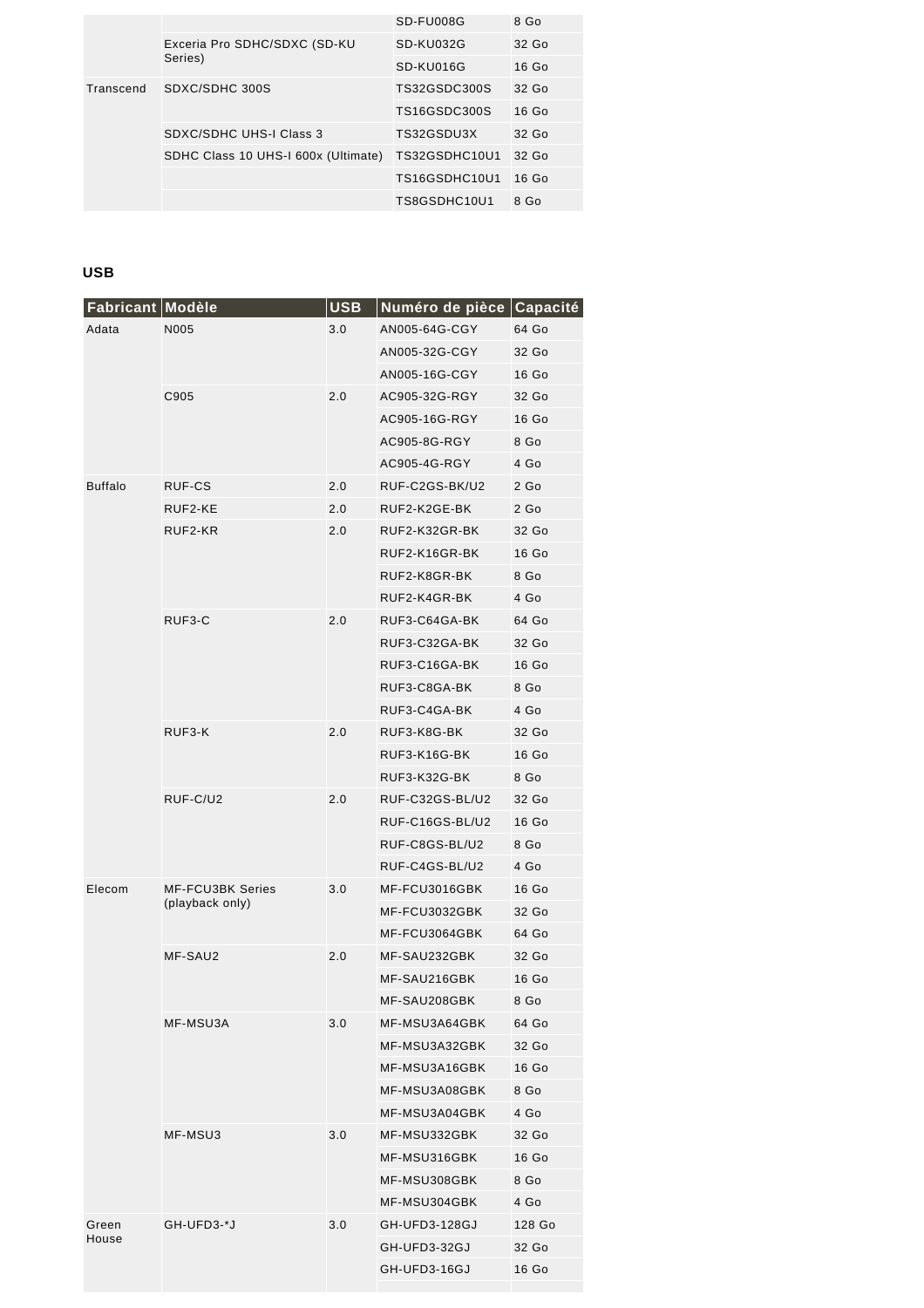|           |                                            |       | GH-UFD3-8GJ            | 8 Go            |
|-----------|--------------------------------------------|-------|------------------------|-----------------|
|           | GH-UFD3-*D                                 | 3.0   | GH-UFD3-64GD           | 64 Go           |
|           |                                            |       | GH-UFD3-32GD           | 32 Go           |
|           |                                            |       | GH-UFD3-16GD           | 16 Go           |
| I/O Data  | US-DBL                                     | 2.0   | U3-DBL32G/K            | 32 Go           |
|           |                                            |       | U3-DBL16G/K            | 16 Go           |
|           |                                            |       | U3-DBL8G/K             | 8 Go            |
|           | $TB-3X$                                    | 3.1   | TB-3X64G/S             | 64 Go           |
|           |                                            |       | TB-3X32G/S             | 32 Go           |
|           |                                            |       | TB-3X16G/S             | 16 Go           |
|           |                                            |       | <b>TB-3X8G/S</b>       | 8 Go            |
|           | U2-ADP                                     | 2.0   | U2-ADP32G/K            | 32 Go           |
|           |                                            |       | U2-ADP16G/K            | 16 Go           |
|           |                                            |       | U2-ADP8G/K             | 8 Go            |
|           | TB-ST <sub>2</sub>                         | 2.0   | <b>TB-ST2/16GK</b>     | 16 Go           |
|           |                                            |       | TB-ST2/8GK             | 8 Go            |
|           |                                            |       | TB-ST2/4GK             | 4 <sub>Go</sub> |
|           |                                            |       | TB-ST2/2GK             | 2 <sub>60</sub> |
|           | U3-MAX                                     | 3.0   | U3-MAX16G/K            | 16 Go           |
| Kioxia    | <b>TransMemory U365 NEW</b>                | 3.2   | <b>KUS-3A032GK</b>     | 32 Go           |
|           |                                            | Gen 1 | KUS-3A064GK            | 64 Go           |
|           |                                            | 3.2   |                        |                 |
|           | <b>TransMemory U365</b><br>(playback only) |       | KUS-3A032GK            | 32 Go           |
|           |                                            |       | KUS-3A064GK            | 64 Go           |
|           | TransMemory U301<br>(playback only)        | 3.2   | KUC-3A016GW            | 16 Go           |
|           |                                            |       | <b>KUC-3A032GW</b>     | 32 Go           |
|           |                                            |       | KUC-3A064GW            | 64 Go           |
| Kingstone | DataTraveler100 G2                         | 2.0   | DT100G2/32 Go          | 32 Go           |
|           |                                            |       | DT100G2/16 Go          | 16 Go           |
|           |                                            |       | DT100G2/8 Go           | 8 Go            |
|           |                                            |       | DT100G2/4 Go           | 4 Go            |
| SanDisk   | Ultra Dual Drive Luxe USB- 31<br>С<br>NEW  |       | SDDDC4-064G-G46        | 64 Go           |
|           | Extreme Go (playback<br>only)              | 3.1   | SDCZ800-064G-J57       | 64 Go           |
|           | <b>Cruzer Spark</b>                        | 2.0   | SDCZ61-016G-J57        | 16 Go           |
|           |                                            |       | SDCZ61-032G-J57        | 32 Go           |
|           |                                            |       | SDCZ61-064G-J57        | 64 Go           |
|           | Cruzer Blade                               | 2.0   | SDCZ50-016G-P95        | 16 Go           |
|           |                                            |       | SDCZ50-008G-P95        | 8 Go            |
|           |                                            |       | SDCZ50-004G-P95        | 4 Go            |
|           |                                            |       | SDCZ50-002G-P95        | 2 <sub>60</sub> |
| Sanwa     | UFD-SL*N                                   | 2.0   | UFD-SL4GBKN            | 8 Go            |
| Supply    |                                            |       | UFD-SL4GBKN            | 2 <sub>60</sub> |
|           |                                            |       | UFD-SL4GBKN            | 1 <sub>Go</sub> |
| Silicon   | Blaze B02 (playback only)                  | 3.1   | SP016GBUF3B02V1K 16 Go |                 |
| Power     |                                            |       | SP032GBUF3B02V1K 32 Go |                 |
|           |                                            |       | SP064GBUF3B02V1K 64 Go |                 |
|           | Marvel M01                                 | 2.0   | SP064GBUF3M01V1B 64 Go |                 |
|           |                                            |       | SP008GBUF3M01V1B 8 Go  |                 |
|           | Ultima II I                                | 2.0   | SP064GBUF2M01V1K 64 Go |                 |
|           |                                            |       | SP032GBUF2M01V1K 32 Go |                 |
|           |                                            |       | SP016GBUF2M01V1K 16 Go |                 |
|           |                                            |       | SP008GBUF2M01V1K 8 Go  |                 |
|           |                                            |       | SP004GBUF2M01V1K 4 Go  |                 |
|           | Ultima U06                                 | 2.0   | SP016GBUF2U06V1B 16 Go |                 |
|           |                                            |       | SP008GBUF2U06V1B 8 Go  |                 |
| Sony      | USM-QX                                     | 2.0   | USM64GQXB              | 64 Go           |
|           |                                            |       | USM32GQX B             | 32 Go           |